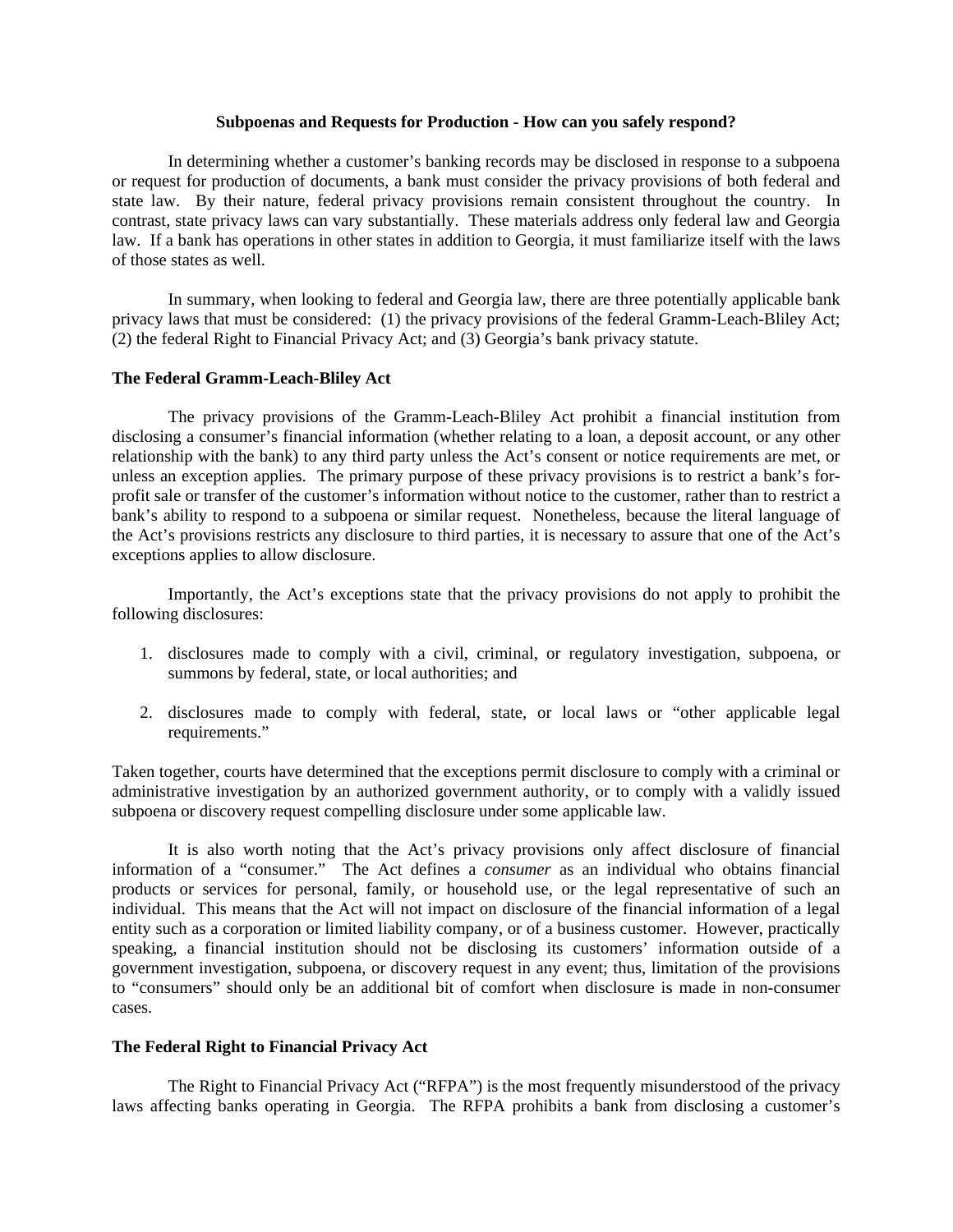financial records to any federal government authority unless certain notice requirements are met or one of the (many) RFPA exceptions applies. The most frequently misunderstood aspect of the RFPA is that it **only** applies if the records are sought by a **department or agency of the federal government**. It does not apply if records are sought by a private individual or entity, even if the records are sought as part of a case pending in federal court. Moreover, it does not apply if records are sought by a state, county, or city government authority (such as a county sheriff's department, a city police department, the Georgia Department of Revenue, or the Georgia Bureau of Investigation).

 Another aspect of the RFPA is that it can only apply where the customer is an individual or a partnership of five or fewer individuals. Thus, if the customer is a corporation or limited liability company, the RFPA will not impact a federal request for the customer's financial records.

 In addition to the above limitations, the effect of the RFPA on federal government requests is severely limited by several exceptions that will cover most federal requests a bank will encounter. For our purposes, the most important exceptions are that the RFPA does not apply to:

- 1. federal grand jury subpoenas;
- 2. subpoenas or summonses issued under the Internal Revenue Code (which gives the IRS broad authority to investigate taxpayers' financial records); or
- 3. validly issued discovery requests or subpoenas arising in a civil or criminal case to which both the requesting authority and the customer are parties (often called the "litigation exception").

 The requesting federal authorities are usually well aware of the RFPA and its exceptions, and make efforts to structure their requests so that the RFPA will not apply. For example, while it is common for state and county law enforcement officials to simply send letters to banks requesting documents as part of a criminal investigation, federal law enforcement authorities usually utilize grand jury subpoenas to obtain the documents they desire in their investigations. This is because a letter requesting documents would be covered by the RFPA, but a grand jury subpoena would not.

 In those instances where the RFPA does apply and no exceptions are available, most of the burden is placed upon the requesting authority rather than the bank. Generally speaking, the requesting authority will be required to deliver a copy of the document request to the customer, along with a statement regarding the customer's right to object. In most instances, the customer is given a ten to fourteen day period to object.

 The bank is not involved with issuing the notice to the customer. The bank's sole duties are to assemble the requested documents once the request is received, and then hold those documents until the requesting authority gives the bank written certification that any applicable requirements of the RFPA have been satisfied. Once the certificate is received, the bank can then turn over the requested documents to the authority.

 A customer can authorize the bank to turn over documents to a federal authority, but there are specific requirements for such an authorization. The authorization must:

- 1. be dated and signed by the customer;
- 2. state that it is revocable by the customer;
- 3. identify the records that can be disclosed;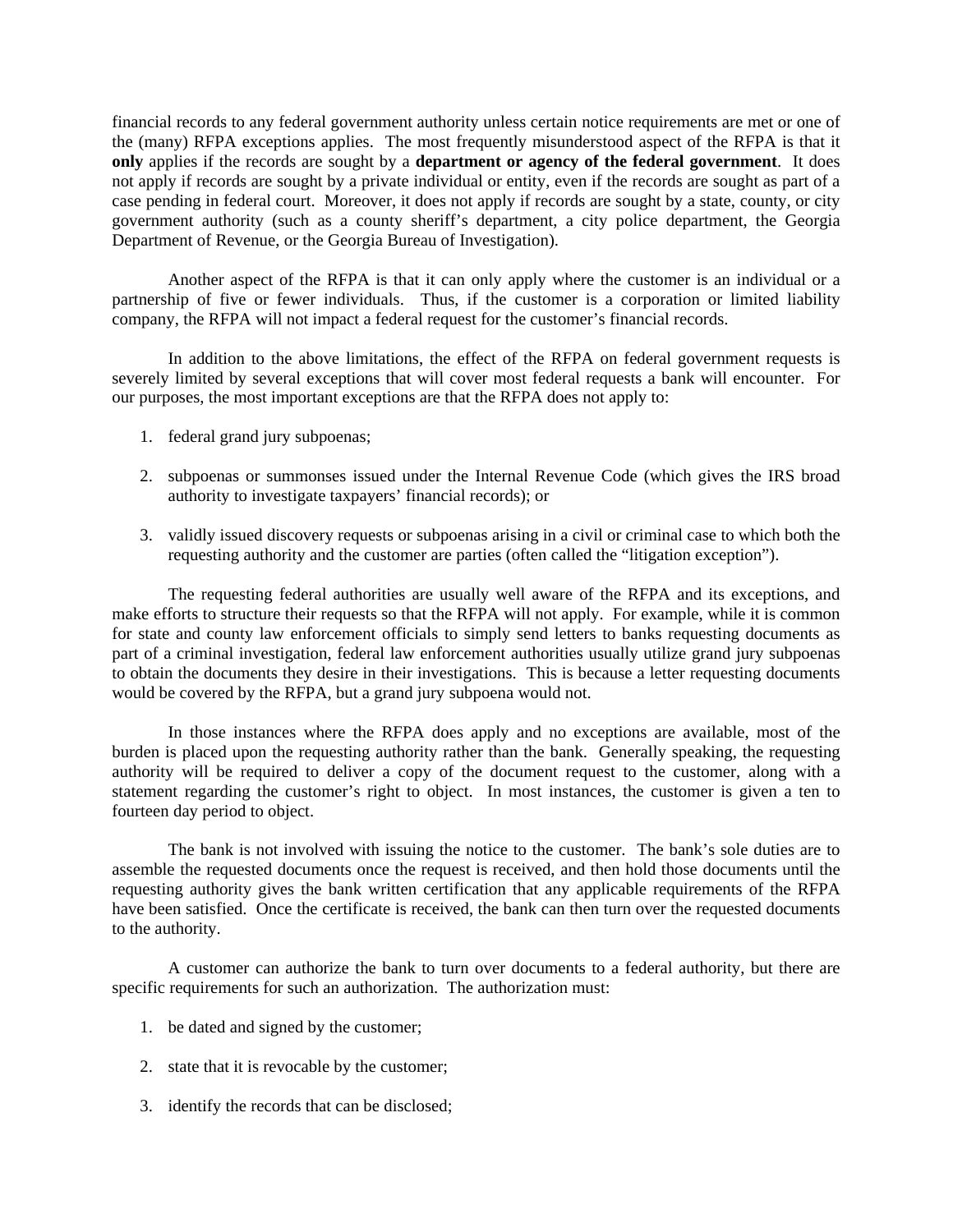- 4. identify the authority to which disclosure can be made, and the purpose for disclosure; and
- 5. be effective for a period of three months or less.

As one can see, it will not be permissible for a bank to simply insert broad authorization language in an account agreement or signature card in expectation that RFPA requirements will thereby be avoided. The authorization must be limited in duration and scope. Practically speaking, if the customer wants a federal authority to review financial records it would be a much better approach for the bank to provide any necessary documents directly to the customer. The customer can then provide those documents to any authority he may wish, without concern over whether RFPA authorization requirements have been met.

# **Georgia's Bank Privacy Law (O.C.G.A. § 7-1-360)**

 Georgia has its own privacy law affecting financial institutions' disclosure of customer records. In practice, this law will usually have a bigger impact on the financial institution than the federal laws discussed above. Georgia's privacy law prohibits a financial institution from disclosing a customer's financial records except in the following instances:

- 1. where the records are requested in conjunction with an ongoing criminal or tax investigation of a customer by a grand jury, taxing authority, or law enforcement agency;
- 2. where the records are sought through a subpoena or administrative process issued by a federal, state, or local administrative agency with jurisdiction over the customer; or
- 3. where the records are requested through a subpoena or discovery request in connection with an ongoing civil court case.

One may notice that the scope of permitted disclosure under Georgia law is quite similar to that permitted under the privacy provisions of the Gramm-Leach-Bliley Act as discussed above. Essentially, the bank can disclose records to an investigating tax or law enforcement authority in conjunction with an ongoing investigation, even without a subpoena. As mentioned above, it is common for local law enforcement agencies to request documents by written correspondence verifying that the records are sought in conjunction with an ongoing criminal investigation. Of course, the bank can disclose records in response to a grand jury subpoena. In ordinary civil cases (divorce cases, business disputes, etc.), the bank can disclose records in response to a valid subpoena or discovery request.

 Where records are sought by a discovery request or subpoena in a civil case, Georgia's privacy law requires that the customer be notified by the requestor of the request. The customer is then permitted to file in court a written motion asking that the subpoena or discovery request be limited in some manner or be nullified in whole ("quashed"). If the customer does file such a motion, the bank should withhold producing the requested documents until the court subsequently orders that documents be produced, or until the customer agrees in writing for the documents to be produced (the parties often work disputes out themselves before the court ever decides the customer's motion). Further, if the customer files such a motion, it would be wise for the bank to have legal counsel file an objection on the bank's own behalf stating that compliance with the subpoena or discovery request should not be required until the customer's motion is decided by the court.

 If the customer receives notice of the subpoena or discovery request but does not file a motion with the court prior to the deadline for the bank to comply, then per Georgia's bank privacy law the customer has legally consented to the bank's production of the requested documents. To give the consent concept its greatest effect, the bank should withhold producing documents until very near the deadline for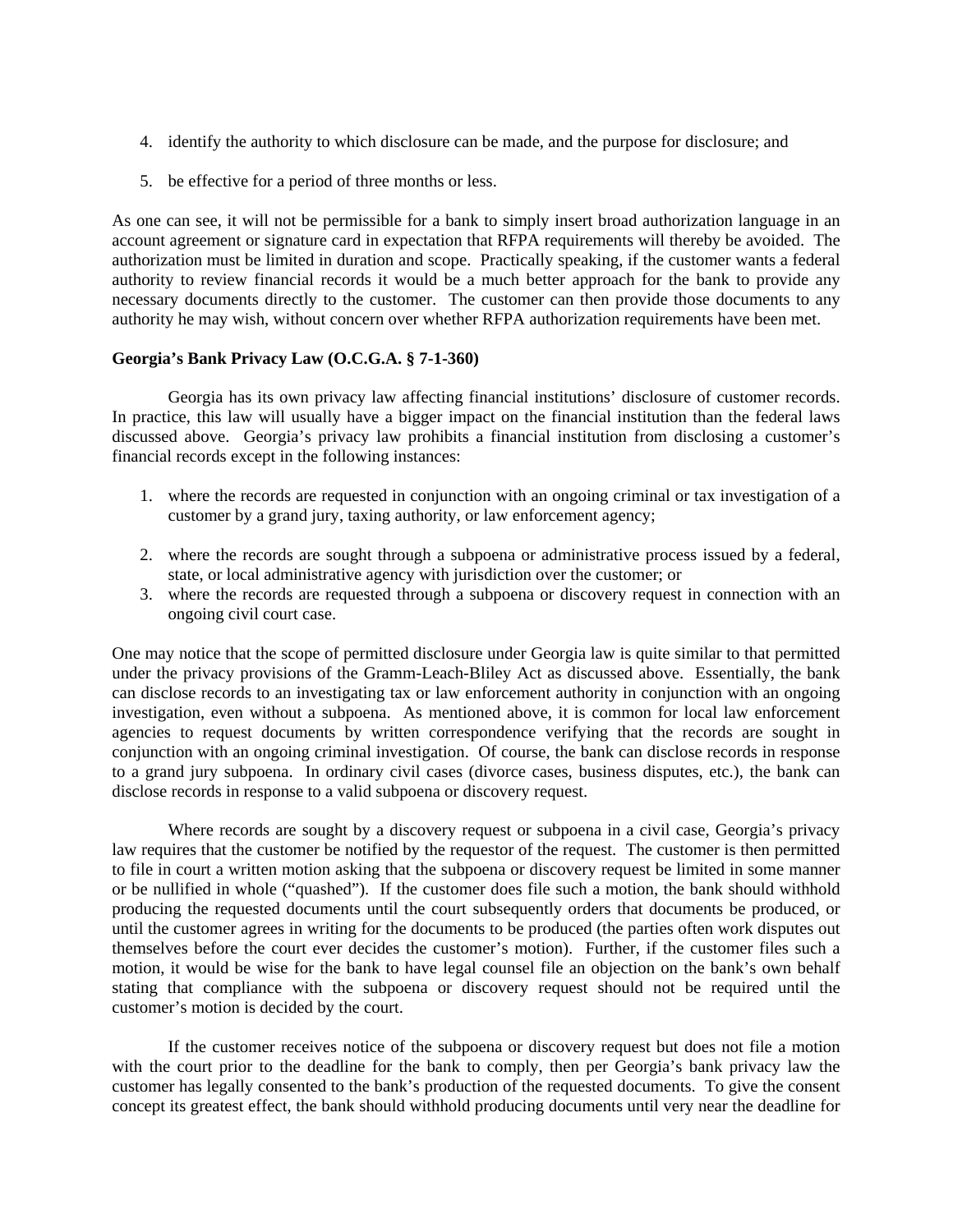production as stated in the subpoena or discovery request. In this manner, the customer gets as much time as possible to file its motion with the court.

 Although the privacy statute places the burden on the requestor to notify the customer of the subpoena or document request, prudence dictates that the bank should protect itself by requiring verification that the customer has been notified. Georgia's privacy law expressly states that a bank can conclusively rely upon the requesting party's "certification or written assurances" that the customer has been notified, and in doing so will be relieved of liability relating to any failure to notify. Usually, sufficient assurance will be found in the form of a "certificate of service" document attached to the subpoena or discovery request, verifying that a copy of the subpoena or request was served on the customer or its attorney. Assurance may also be found by a letter from the requesting party or its attorney stating that a copy of the subpoena or request was sent to the customer or its attorney. In the event the bank receives a subpoena or discovery request but there is no certificate of service or letter attached to verify that the customer has received a copy, the bank (or its counsel) should contact the requesting party's attorney and request written verification that the customer was given a copy of the subpoena or request.

 The privacy law's notice requirements do not apply where the records are requested by a grand jury subpoena or as part of a criminal or tax investigation. In these circumstances the requestor is not required to give notice to the customer. Importantly, the bank itself is legally prohibited from notifying the customer of the subpoena or request unless the requestor expressly authorizes the bank to notify the customer. As a matter of practice, grand jury subpoenas and investigative requests often direct the bank not to notify the customer, and threaten criminal consequences if the customer is notified by the bank. These directions should not be ignored. If the bank receives a grand jury subpoena or law enforcement request regarding a customer, the customer should not be informed in any fashion.

## **What is a "Valid" Subpoena?**

 Per the privacy laws discussed above, a bank can usually produce a customer's records outside of a criminal or tax investigation only if the bank receives a valid subpoena or discovery request. The obvious question is how one determines whether a subpoena is "valid."

 It is important to understand that a large number of different federal and state laws authorize many different government agencies to issue valid subpoenas (also sometimes called "summonses") under specific circumstances, often without involvement of any court. For instance, the department of labor may have authority to issue a valid subpoena in one instance, the department of consumer affairs in another. Each law may have its own requirements as to subpoena form, timing, and service. These subpoenas cannot be simply ignored or dismissed because they were not issued by a court, or because they have different content or appearance from the types of subpoenas one may ordinarily see in a grand jury proceeding or divorce case. When received, it is necessary to examine the specific legal authority for the subpoena at issue, and any form, service, or notice requirements that may apply. Thankfully, many agency subpoenas do feature an express reference to the federal or state law that authorizes the agency to issue the subpoena. This can help point the bank (or its counsel) in the right direction.

 Fortunately, the majority of subpoenas that a financial institution receives are issued within the context of a pending court case, rather than as part of some administrative process. For these subpoenas, the minimum content requirements for validity are rather basic. The subpoena must state the name of the court where the case is pending; state the name of the case (i.e., "Dan Jones v. John Smith," "In the Matter of John Smith," or whatever the situation may be); describe the documents that are to be produced; and state the place and date at which the documents are to be produced. For subpoenas issuing from a Georgia court, the subpoena should also state the name of the clerk of court. Minor errors in one or more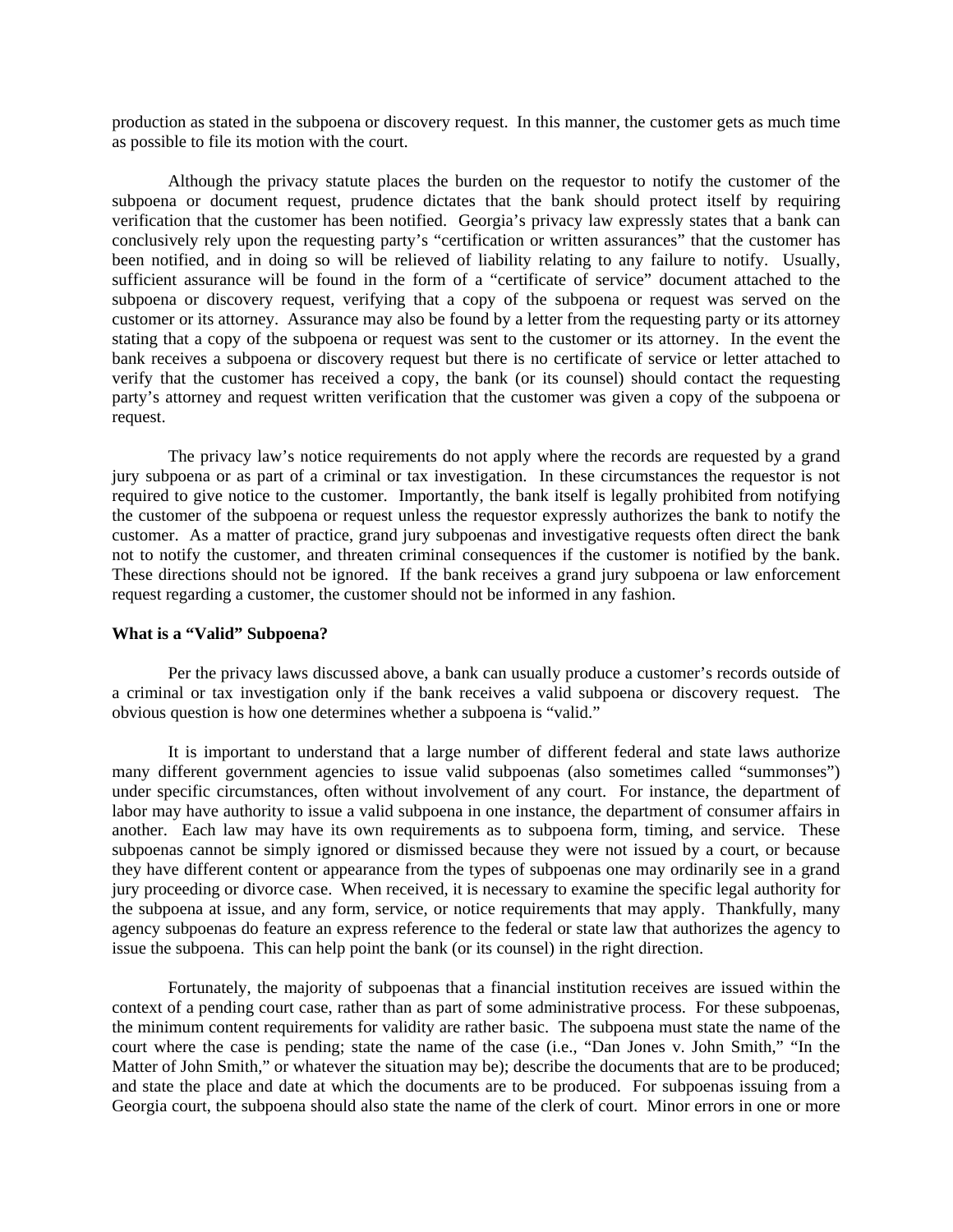of these elements will not necessarily render the subpoena invalid, so a financial institution should not simply ignore a subpoena because of an apparent defect or error. If the bank believes some error renders a subpoena invalid, the bank should issue a written objection to the subpoena on the basis of the error.

 Aside from minimal content requirements, a subpoena arising in a court proceeding must also be issued by the proper person. There is a common misconception that subpoenas must always be issued and signed by the clerk of court in order to be valid. This is not true in most cases. In Georgia courts, and in federal civil cases, a subpoena can be signed and issued by an attorney for one of the parties, **or** by the clerk of court. Grand jury subpoenas can be issued by the district attorney (in Georgia courts) or the U.S. attorney (in federal court). Thus, the major limitation is that a subpoena cannot be issued under authority of a person who is neither an attorney in the case nor a clerk (or deputy clerk) of court. In other words, a "pro se" party who is not a licensed attorney cannot himself issue a subpoena; it would be necessary for that party to obtain a subpoena issued by the clerk of court.

 In federal cases, a subpoena can be served anywhere in the country—regardless of where the case is pending. Thus, a bank that only has locations in Georgia can be subjected to a subpoena issued in relation to a case pending in federal court in any other state. For cases in Georgia courts, the subpoena can be served anywhere throughout the state. The primary limitation to note is that a subpoena from the courts of one state cannot generally be served in another state. A state's subpoena authority is ordinarily restricted to within its own state lines. There is a process to permit service of state subpoenas across state lines, which involves getting approval from the courts of both states. In short, in situations of subpoenas from outside of the state, a financial institution should consult counsel to determine if there are issues of validity.

 Although federal subpoenas can be served throughout the country, and state subpoenas can be served throughout the state, there are sometimes limitations on where a financial institution can be required to appear or produce documents. In civil cases in state courts, a subpoena can only require a person to appear or produce documents at a location within 30 miles of the county seat for any county where the person resides or transacts business. In civil cases in federal court, a subpoena can only require a person to appear or produce documents at a location within 100 miles of any place where the person resides or transacts business. A person can, of course, consent to producing documents at a location beyond these boundaries. If a subpoena asks for documents to be produced outside of the permissible boundaries, the bank should not simply ignore the subpoena. If the bank does not consent to producing the documents at the stated location, it should issue a written objection to the subpoena on the basis that the stated location is improper.

 In contrast, grand jury subpoenas are not strictly limited as to where appearance or document production can be required. A state grand jury subpoena can require appearance or document production anywhere throughout the state. A federal grand jury subpoena can require appearance or document production anywhere throughout the country. In most cases, the subpoena really only requires the bank to submit documents by mail or email—so sending them to Oregon is no less convenient than sending them to Macon. If for some reason a bank employee is required to actually appear before the grand jury along with the documents, the bank's only real option is to try to work with the prosecuting authority to minimize inconvenience.

#### **What is a Valid Discovery Request?**

 In federal courts and in the courts of most states, the only way to legally require a non-party (someone who is not actually a party in the case) to produce documents is to use a subpoena. Georgia is somewhat unique in that it allows a party to a civil case to serve a "Request for Production of Documents"—a type of discovery request—on persons and entities that are not parties to the case. A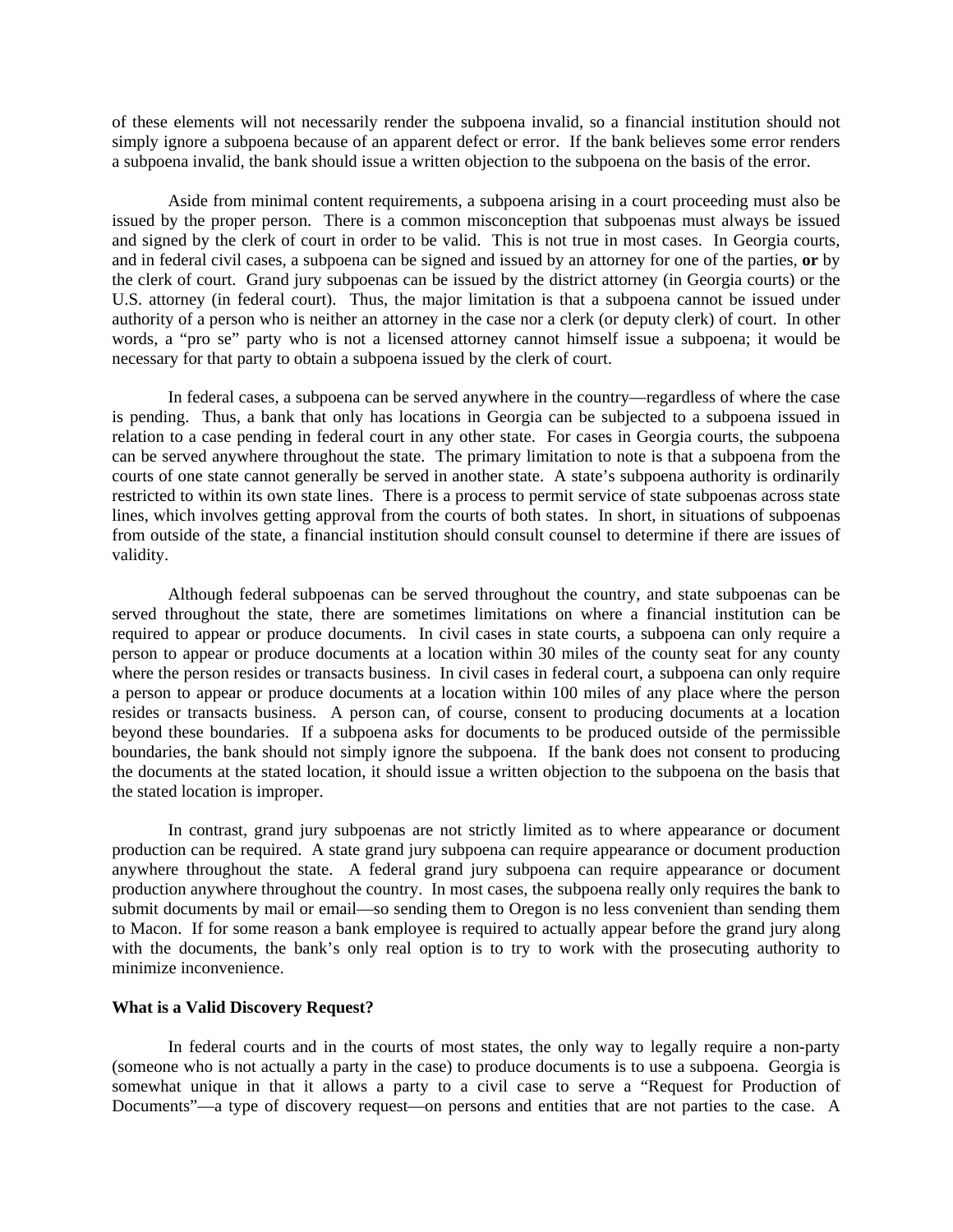valid request for production of documents is binding on the non-party in a similar manner to a valid subpoena. In other words, like a subpoena, if the non-party improperly ignores or refuses the request then the non-party may be subjected to court sanction.

 Requests for production of documents are sometimes referred to as "subpoenas," but the two devices are different in terms of format, issuance, response and objection deadlines, and permissible locations for production (as discussed below). A subpoena can usually be easily distinguished from a request for production of documents merely by the label or title of the document. A subpoena almost always uses the word "subpoena" in conspicuous type on the first page, while a request for production of documents will usually be conspicuously labeled on its first page as a "request for production," "request for documents," or "request for production of documents."

 There are very minimal requirements for a valid request for production of documents. Primarily, the request has to be issued in relation to an actual civil court case. A person cannot simply issue a request for documents and have a court compel the bank to produce them where no case has been filed with the court. Otherwise, the only real requirements are that the request has to describe the documents that are requested, and state where the documents are to be produced.

 Requests for production of documents are not issued by a judge or by the clerk of court—they are issued only by a party or the party's attorney. Unlike a subpoena, a person does not have to be a licensed attorney to issue a request for production of documents. A pro se party can issue a valid request.

 A request for production of documents has to allow at least 30 days to respond (either by producing the documents or by objecting). Ordinarily, the request itself will state that the non-party must respond within 30 days of the date of the request. This is different than a subpoena, which will ordinarily state a specific time and date by which production must occur.

 A request for production of documents can require the non-party to produce documents at any location that is "reasonable." There are no firm guidelines for determining reasonableness. Generally, the location must be near either a place where the non-party transacts business, or where the case is actually pending. As requests for production of documents almost always allow a non-party to comply by simply mailing or emailing the documents to the location, reasonableness of the location is not usually a concern. If for some reason location is an important concern, the bank or its counsel should confer with the requestor in an attempt to agree on a more convenient location. If no agreement can be reached, the bank should issue an objection to the request on the basis that the location for production is unreasonable.

## **In Almost All Cases, Subpoenas and Requests Should Not be Ignored**

 If a financial institution refuses to comply with a valid subpoena or request for production of documents and has no reasonable basis for its refusal, a court may impose sanctions as a result. The sanction will usually be that the financial institution is required to pay the attorney fees incurred by the requesting party in its efforts to make the financial institution comply. These can easily add up to thousands of dollars.

 If there is a reasonable basis for refusal to comply, or if the validity of the subpoena or request is uncertain, then the bank should take affirmative action to object and, in its counsel's discretion, ask the court to modify or quash the subpoena or request. The bank should not simply ignore the subpoena or request because of some defect or error. The result of failing to object will often be that any potential error or defect is waived by the bank, and compliance (and perhaps sanctions) will be required.